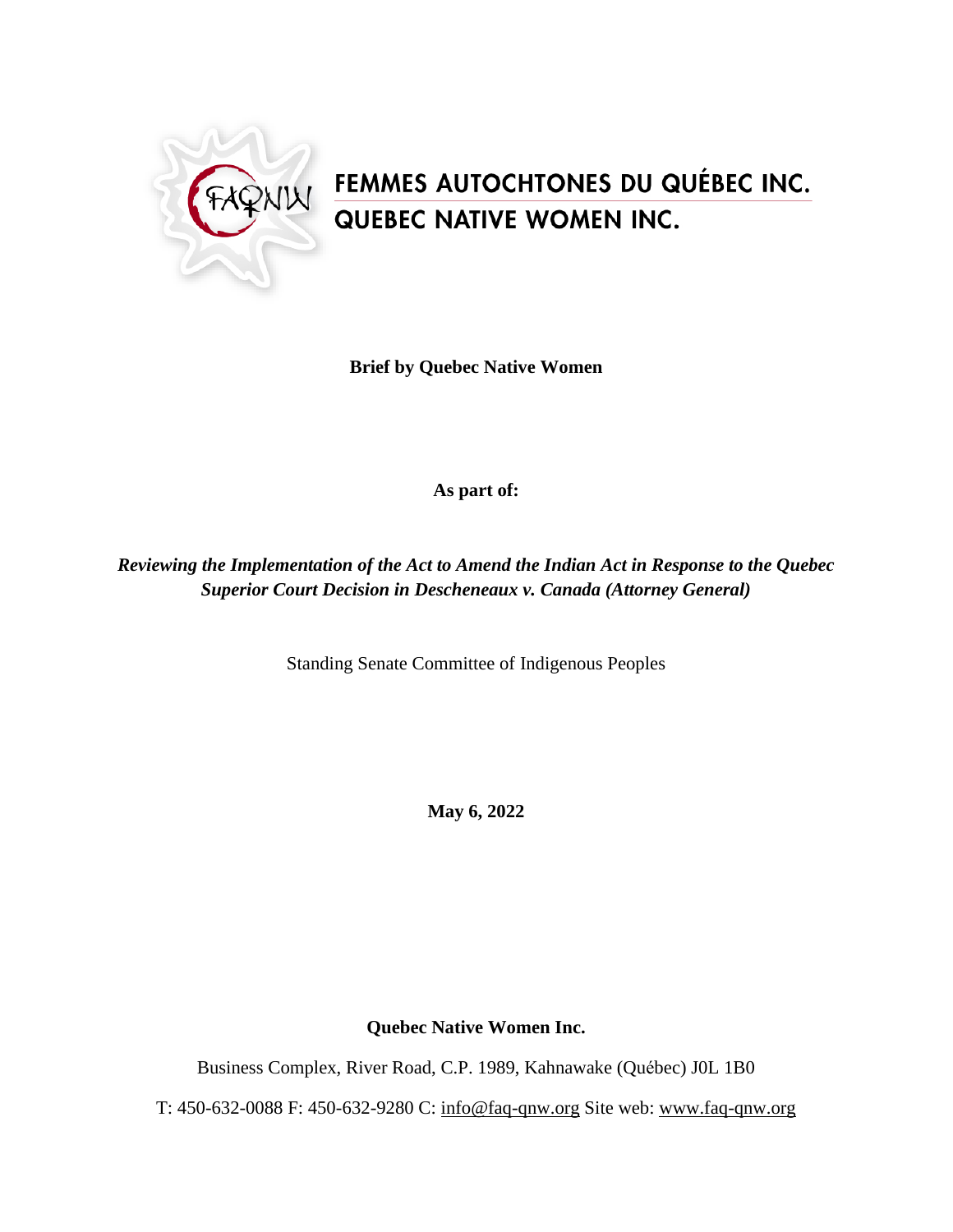## **Introduction of Quebec Native Women**

Quebec Native Women (hereafter QNW) is a bilingual, non-profit organization founded in 1974 as a community-based initiative. Since July 2009, QNW has had consultative status with the United Nations Economic and Social Council (ECOSOC). QNW is an organization representing women from the ten (10) First Nations of Quebec: Abenaki, Anishnabe, Atikamekw, Innu, Eeyou, Wendat, Wolastoqiyik Wahsipekuk, Mi'gmaq, Mohawk and Naskapi. We represent women from the communities, as well as urban Indigenous women. In 2015, QNW was recognized by the Department of Aboriginal and Northern Affairs Canada as an Indigenous Representative Organization (IRO). QNW's mission is to advocate for the human rights of Indigenous women and their families, both collectively and individually, and to represent the needs and priorities of its members to various levels of government, civil society and decision makers in all areas of activity that have an impact on the rights of Indigenous people.

QNW has contributed to restoring the balance between Indigenous and non-Indigenous women and men by giving a strong voice to the needs and priorities of women for more than 47 years. QNW brings the needs and priorities of its members to the attention of authorities and decision makers in all areas of our activities: health, youth, justice and public safety, women's shelters and the promotion of non-violence, human rights, international law, and employment and training. In this context, we play a role in education, raising of awareness and research, and we provide a structure for women to be active in their community.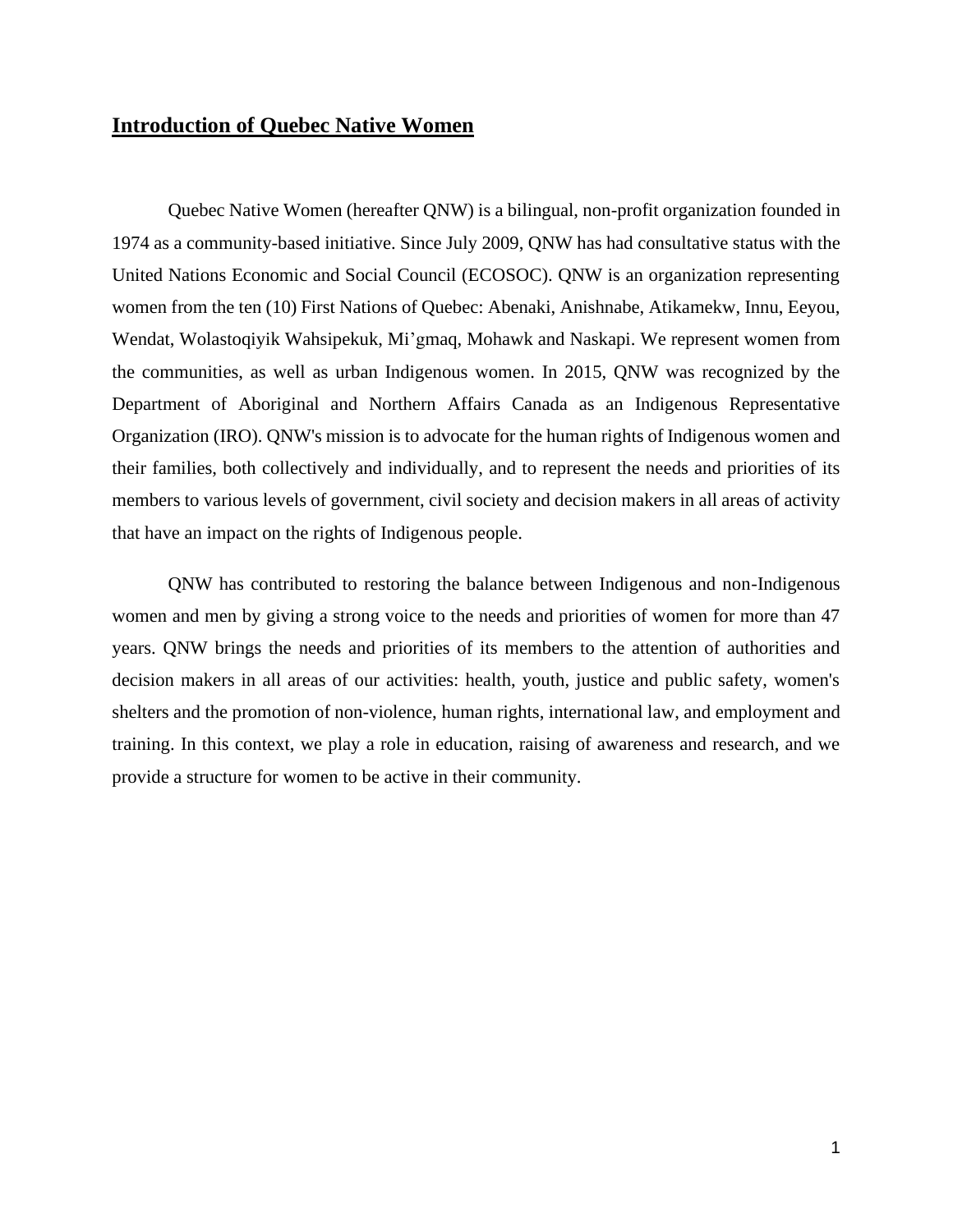### **1. Context**

QNW was founded in 1974 by a group of Indigenous women who were seeking to have their rights to non-discrimination and equality respected. Gender-based discrimination against Indigenous women in relation to section 6 of the Indian Act (hereinafter referred to as the Act) is unfortunately still an issue today. Indigenous women and their children still face many barriers to being registered under the Act and to fully exercising their identity. To this day, an organization external to their own communities<sup>1</sup> controls and decides who is Indigenous and who is not. Consequently, many individuals are greatly affected by and do not have access to the services provided by their Band Councils, cannot live on their ancestral territories, cannot transmit their languages and cultures, etc. In this sense, Ms. Valérie Richer (Abenaki) mentions that the fact of not being registered is "as if I cannot have access to my culture".

Since the first legislative amendment in 1985 with *Bill C-31*, concrete advances and registration procedures have not evolved at the same pace as needed and requested by Indigenous individuals and organizations. Administrative and bureaucratic processes are still a major obstacle to the complete eradication of gender-based discrimination, which has been recognized in numerous reports. Moreover, the decision of the UN Human Rights Committee in the case of *McIvor v. Canada*, CCPR/C/124/D/2020/2010, highlights that the Government of Canada has violated Articles 3 and 26, read in conjunction with Article 27 of the *International Covenant on Civil and Political Rights*. Although Canada claims that it has eliminated all traces of discrimination with Bill S-3, our organization can see the continuing impacts of the backlog in the registration process.

As a result, Indigenous women and their descendants cannot profit from their right to nondiscrimination. Their right to identity guaranteed by Articles 2, 8, 9 and 33 of the *United Nations Declaration on the Rights of Indigenous Peoples*, and by the same token, to the same Articles of *Bill C-15, An Act respecting the United Nations Declaration on the Rights of Indigenous Peoples*, is also not respected. The latter Act has been part of Canadian law since June 16, 2021, and is

<sup>1</sup> It is important to mention that the creation of Indigenous communities (Band Councils) as we know them today is also a creation imposed by colonial assimilation policies. This comment does not refer to the communities and the traditional governance model as they were organized and structured before colonization.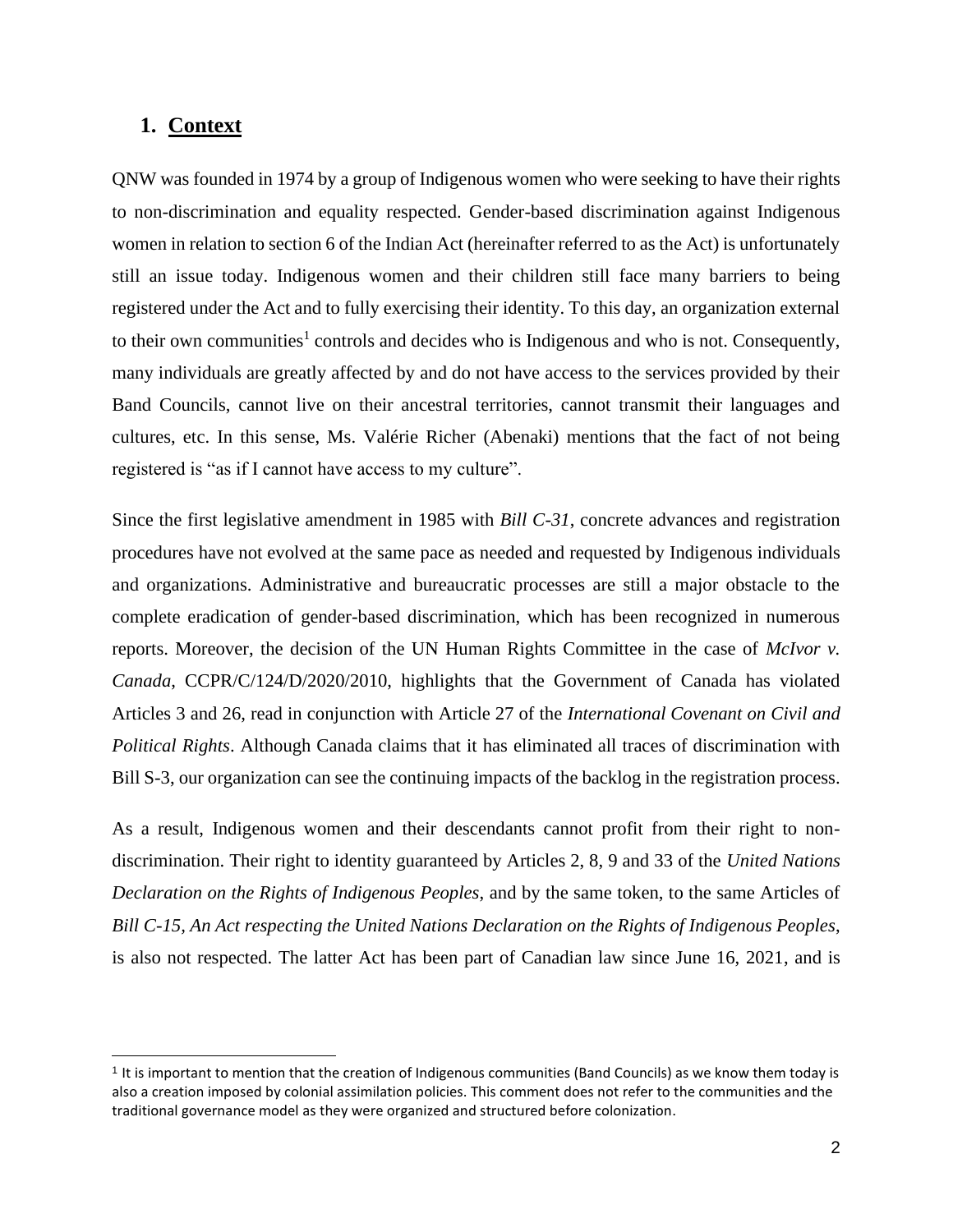therefore binding. There is no appreciable level of discrimination that a State can create through its archaic and assimilative laws.

This brief will not only present the impacts of *Bill S-3*, but will also present some of the testimonies received by Indigenous women who are trying to understand the registration system so that their children and grandchildren can be recognized.

## **2. Methodology**

The testimonies that are part of this brief were collected in the context of the many requests QNW receives regarding Indigenous registration. The requests are varied: requests for information, requests for referrals, requests for assistance in finding a lawyer to represent their case, etc. The individuals were consulted prior to being named in this brief and they all consented in writing to the release of their names. In a way, the fact that their names are in the brief is a way for them to have their individual claims heard.

#### *3.* **Impacts of** *Bill S-3*

#### 3.1 Significant need for information sharing regarding the new registration arrangements

An information campaign was launched in 2021 by the Government of Canada in response to the 2019 amendments to *Bill S-3*, in response to significant demand from various Indigenous organizations. This campaign is a first concrete step by the government to inform Indigenous people of their new registration rights, but unfortunately it is not enough. There is still a great lack of information between what is disseminated and what actually reaches community members, whether they live in urban areas or in communities. The complexity of the laws means that the information is not accessible. The testimonies received show that everyone knows that *the Act* was recently changed, but does not know in concrete terms what the changes are and their impacts. Ms. Valérie Richer mentioned that "even for people who live in urban areas, it is very difficult to access information because the information capsules are not clear".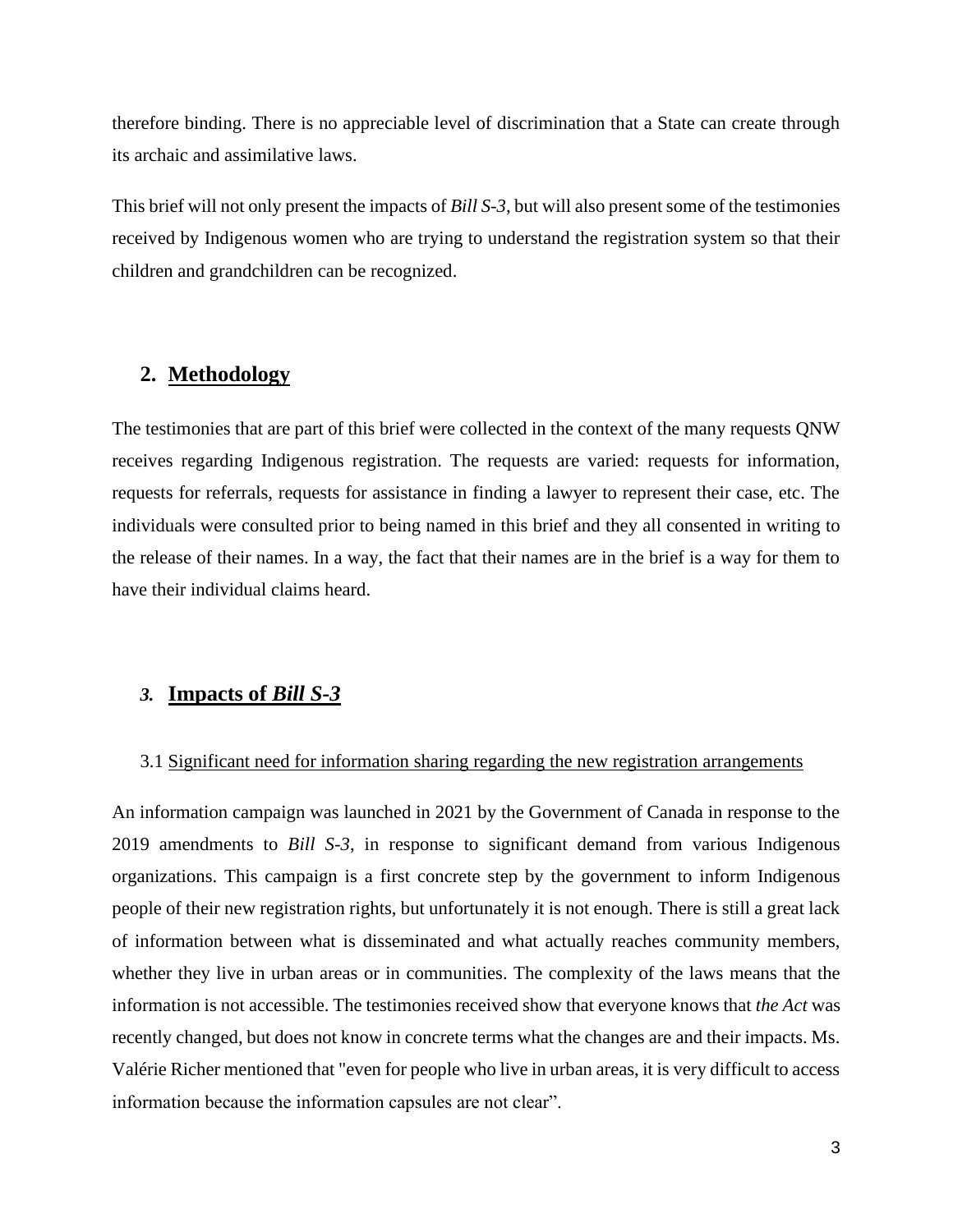#### 3.2 Slow pace of government regarding the registration process

The COVID-19 pandemic has had an impact on everyone's daily life. There is no doubt that the impacts have been and are still major. The registration system, the time it takes to process an application and the administrative and bureaucratic procedures associated with it have been considerably slowed down, if not completely stopped. No mechanism was put in place to ensure that registrations were processed at the same speed as before and the blame was always put on the pandemic, without providing any real solutions. According to the final Parliament report on the review of *Bill S-3* in December 2020, between 270,000 and 450,000 people were entitled to status as a result of the legislative changes made by the law. This significant delay has been exacerbated by the delays caused by the pandemic.

Combined with the complexity of the division of powers under sections 91 and 92 of the *Canadian Constitution*, the levels of government continue to toss the ball back and forth on Indigenous issues. The various federal departments also share responsibility for the registration and genderbased discrimination that Indigenous women have experienced and continue to experience. The question is: to whom should Indigenous women turn to ensure that their cases are actually dealt with without delay? There is also the fact that elections every four (4) years often result in changes of government, and therefore changes in the governmental policy agenda.

The testimonies received by Indigenous women clearly illustrate the problem of governmental inactivity and bureaucratic procedures in order to be registered. The processing times for applications are unending: Ms. Lise Malec (Innu) received a response regarding her grandson's application for registration eight (8) years after she made the request. Ms. Voïka Copeau (Innu), for her part, has been applying for her children for ten (10) years now. During this time, their children have been deprived of the rights that registration provides. Moreover, even if it is possible for the applicants to file a complaint and to contest the decision of Indigenous Services Canada (hereinafter ISC), this adds an additional bureaucratic step that does not encourage the women to continue their efforts to obtain justice.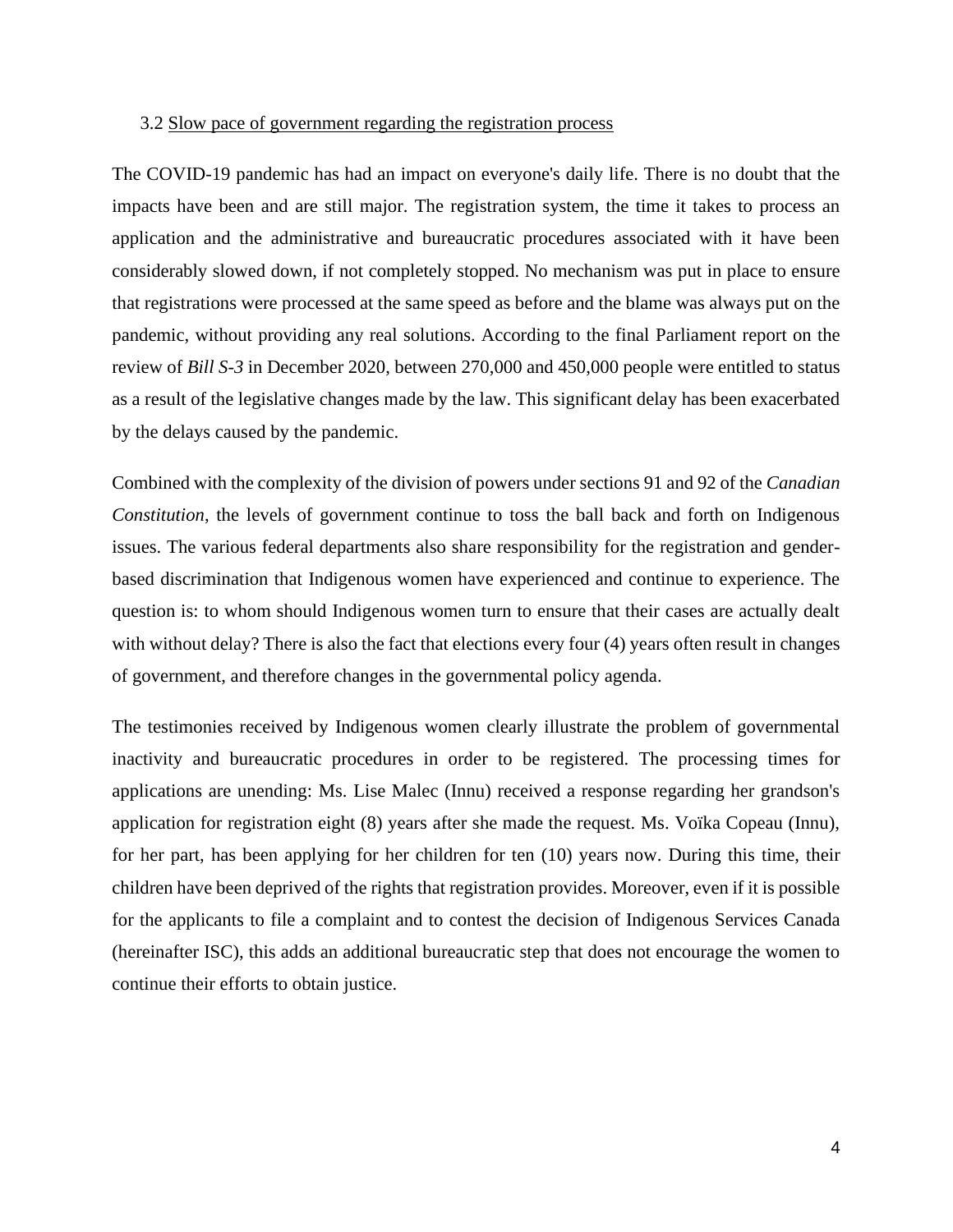#### 3.3 Rigid procedures

Colonial policies of assimilation, such as Residential schools, have resulted in many broken Indigenous families. These are not only families destroyed in terms of loss of language, culture and Indigenous identity, but also losses in relation to family trees. The registration criteria require that individuals be able to trace their ancestry. Ms. Anne Archambault, former Grand Chief of the Wolastoqiyik Wahsipekuk community from 1999 to 2004 and from 2008 to 2016, reports that it is very difficult to know who their ancestors are and that it is not their fault, but that of the government that imposed these colonial policies. She also mentions:

"What happens to those Indigenous people who have lost track of their ancestors, who don't know their names, who can't find them? According to the registration criteria imposed by ISC, does this mean that they cannot prove that they are Indigenous and that they will never acquire status, either for themselves or for their descendants?"

Ms. Archambault insists that the rigid procedures that must be met in order to be registered are a continuation of gender-based discrimination against Indigenous women and girls. For her, it is a perpetuation of assimilation towards Indigenous people.

The testimonies of Valérie Richer and Cindy Paillé Arseneault (Abenaki) also refer to the rigid registration procedures. They are faced with situations in which it is impossible to pass on the status of people born after April 1985. Mrs. Richer was born in December 1985 and her children cannot be registered. Her cousin was born before April 1985 and his children are recognized by *the Act*. Since they both have exactly the same conditions for registration, Mrs. Richer considers this situation to be discriminatory. Ms. Paillé Arseneault has two older sisters (all three are registered) who were born before April 1985. Her sisters' children are registered, but hers cannot be registered because she was born after April 1985. Considering that they all have the same parents, Ms. Paillée Arseneault and her child continue to experience discrimination in relation to section 6 of the *Indian Act*. For them, their situations refer to "the previous objective of the hidden discrimination of the *Indian Act*, aimed at assimilating Indigenous peoples, which continues to this day", because all persons born after April 1985 will not be able to transmit their status.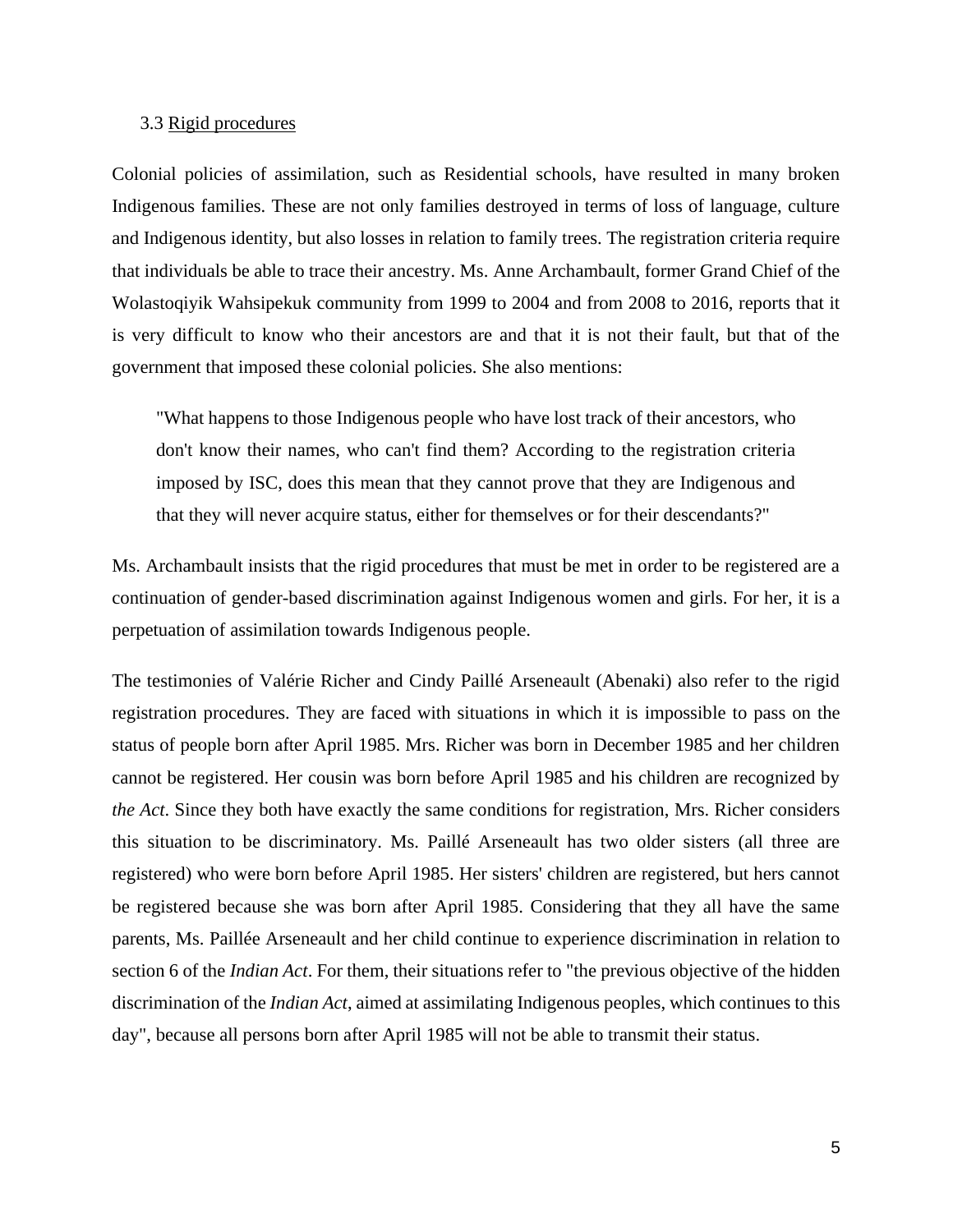#### 3.4 Inconsistency in registration issues

Our organization has received numerous testimonies illustrating the problem of coherence and the nonsense of the issues related to registration. On the one hand, Ms. Archambault reports the fact that the letter of refusal she received from ISC is not only informal, but very poorly structured and contradictory. For her, this letter is a representation of the government's attitude of infantilization and interference in Indigenous affairs. On the other hand, our organization has received testimonies regarding the nonsense of registration: Voïka Copeau knows people in her community who are fifth (5) generation and who have status, and her children, who have so-called pure maternal lineage, cannot be registered. Moreover, it was her Band Council who called her to inform her that her children could be registered, believing that the criteria for registration had been met. However, ISC refused her children's application for registration. To her, this does not make sense.

Other issues related to undeclared paternity and having unmarried parents are not consistent for the Indigenous women who contacted us. Regarding undeclared paternity, Ms. Lise Malec testified:

"I am 100% Innu and to see my grandchildren not registered breaks my heart. Unregistered paternity doesn't make sense, the impacts are huge. My daughter's father didn't want to sign, so paternity is not recognized. This has consequences for my grandchildren. I find it discriminatory that my sisters married a non-Indigenous man, that their children and grandchildren are recognized, but not mine."

With regard to having unmarried parents, Ms. Sakia Wabie Alarie (Anishnabe) reports:

"I experience injustice because I know people who take DNA tests and find out they have Indigenous genes, apply and get status. My mother is broken by Residential schools, and I can't register my children because my parents decided not to get married."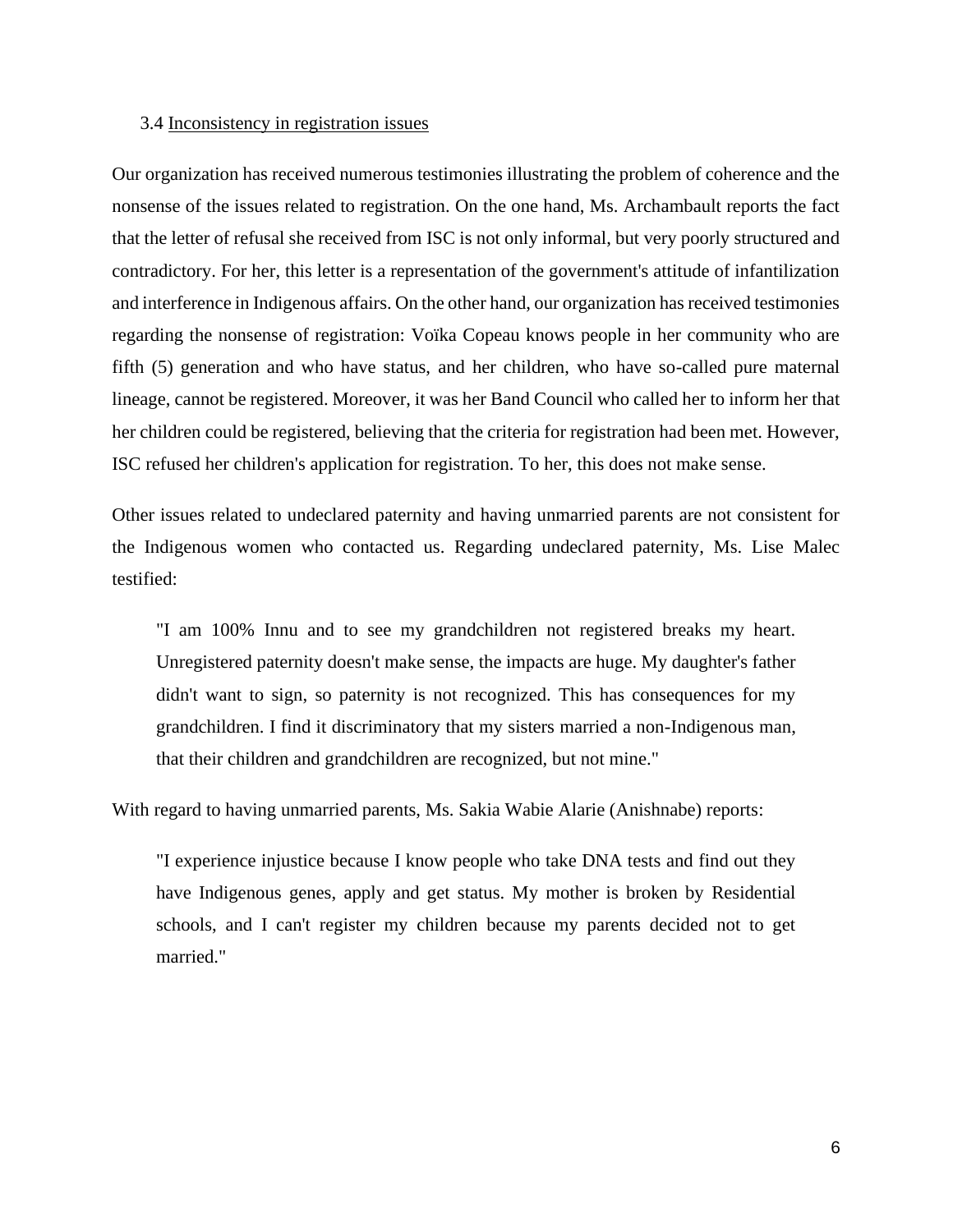## **4. Recommendations**

First, the significant lack of information sharing requires a national awareness campaign across Canada, in all provinces, in urban areas and in Indigenous communities. This campaign must be broad, accessible and inclusive, translated into the various Indigenous languages, so that everyone understands the implications of the legislative changes brought about by Bill S-3. Indigenous women and their descendants who need information about the registration procedures and criteria must know, once and for all, where to go to ensure that their applications are received. **To this end, QNW recommends that Indigenous navigators be responsible for such a national information campaign**. Hiring navigators not only creates a real connection with Indigenous communities and individuals, but also decolonizes the institutions and the interference that the State grants itself. These navigators would travel throughout the territory, particularly in the different communities and in urban areas, in order to inform and support Indigenous people in their registration process. This would consist of an addition to the regional offices of ISC, informal and colonial places, which are already in place. **Furthermore, QNW recommends that Indigenous women's organizations themselves receive funding so that they can also share information and assist applicants in their efforts.** Resources need to be allocated to the right place, i.e. information should not be from top to bottom, but rather from bottom to top. This is how information will really get to the people concerned, who are entitled and waiting to be registered.

Secondly, the registration system needs to be more transparent, more efficient, clearer and faster. The demand of Indigenous women is very clear: the registration system must be less restrictive and less complex. **QNW therefore recommends that the registration system be reviewed, in consultation with Indigenous women and girls, Indigenous organizations and experts.** This would allow for a registration process that is representative of the real needs of Indigenous women and girls and their descendants.

Finally, to address the issue of the complexity of the registration process, our organization recommends that there be real interdepartmental coordination. Currently, Indigenous registration is the responsibility of ISC, but the issue is directly related to Women and Gender Equality Canada, because of the discrimination experienced by Indigenous women and girls. While the various